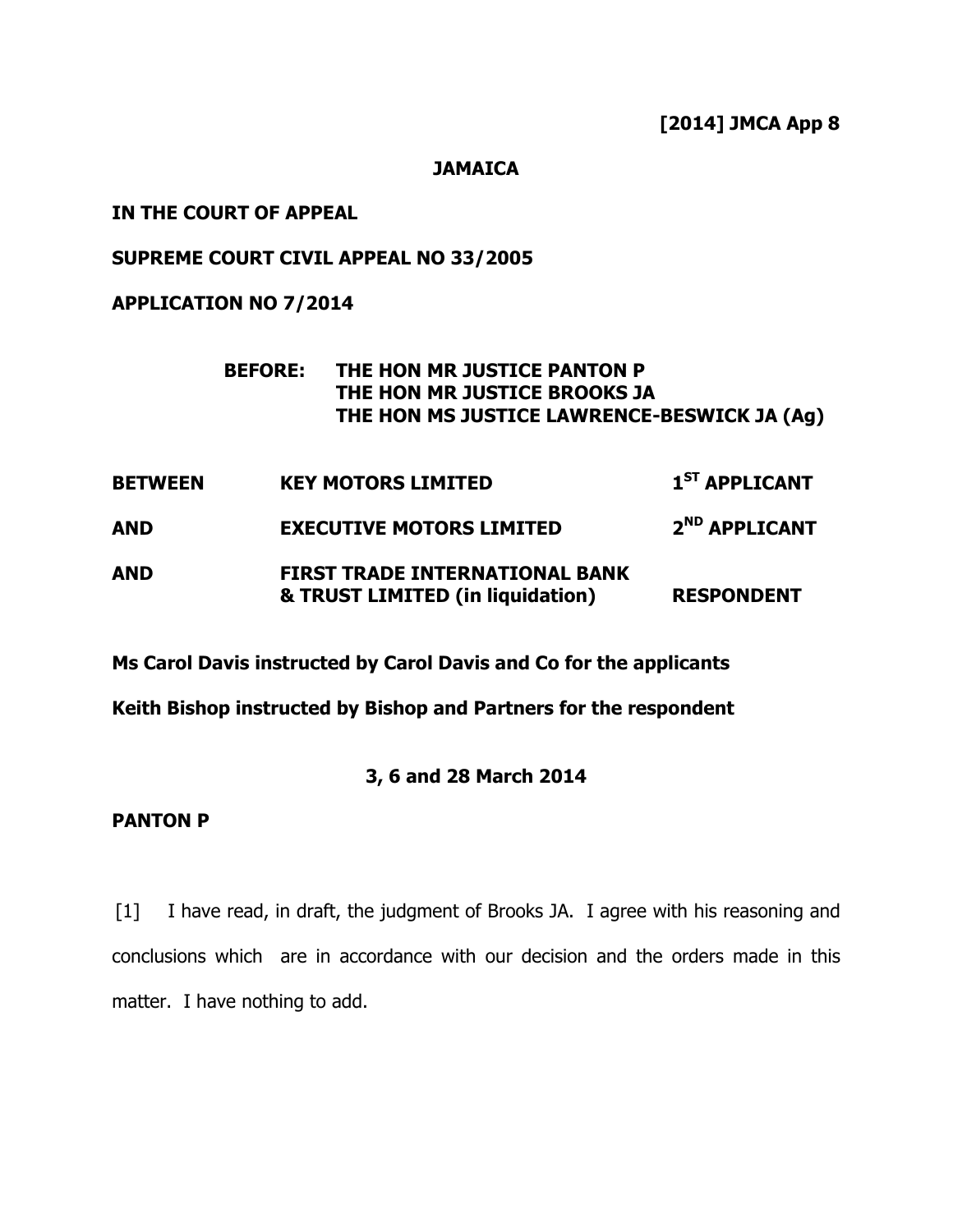## BROOKS JA

[2] On 6 March 2014, having considered the application mentioned below, we made the following orders:

- "a. The application to strike out the appeal for want of prosecution is refused.
- b. The application to dispense with a procedural requirement is granted.
- c. Each party shall bear its own costs of the respective applications."

At that time promised to put our reasons in writing. We now fulfil that promise.

[3] This application to strike out an appeal for want of prosecution has emphasised the need for vigilance by all parties involved in an appeal, including the registry of this court. The lack of vigilance has caused the appeal in this case to languish although a transcript of the trial has been in place for four and a half years. Despite the passage of time, the respondent to the application has convinced us that it should not be punished with the striking out of its appeal, which is the punishment that the applicants sought.

## The relevant chronology

[4] The appeal arose from a decision of M McIntosh J, handed down in the Supreme Court on 7 February 2005. The judgment was in favour of the applicants, Key Motors Limited (Key) and Executive Motors Limited (Executive) and was against the present appellant (the respondents to the application), First Trade International Bank and Trust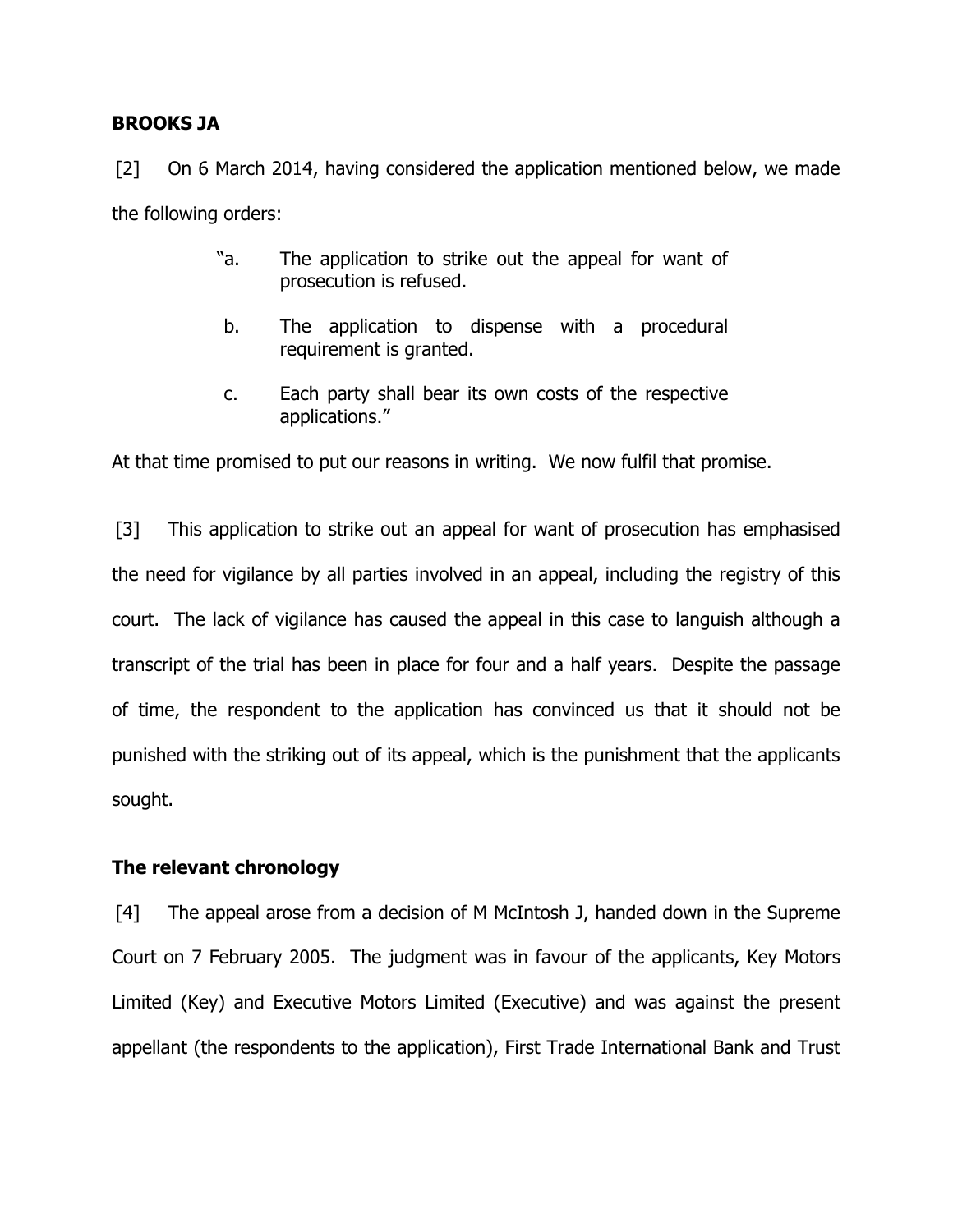Limited (in liquidation), hereinafter referred to as "First Trade". First Trade, being dissatisfied with the decision, filed an appeal from that decision on 18 March 2005.

[5] Four and a half years later, on 4 September 2009, First Trade filed a transcript of the trial over which McIntosh J presided. The four bundles, which comprised the transcript, were all intituled "Record of Appeal" but revealed that they only contained the notes of the trial. The registry of this court acknowledged the filing but pointed out to First Trade's attorneys-at-law, by requisition dated 9 September 2009, that the transcript did not comprise a record of appeal, as was required by the Court of Appeal Rules (CAR).

[6] First Trade did not reply to the registry. It did nothing thereafter, despite the registry asking First Trade's attorneys-at-law, by letter dated 4 November 2009, whether they intended to ask this court to dispense with the usual procedural requirements. First Trade remained silent and inactive in the matter until Key and Executive filed the present application.

[7] Having been served with the application on 22 January 2014, First Trade filed an application for permission to dispense with the requirement of rule 2.5(1)(b) of the CAR. That rule requires the registry of this court to secure a certified copy of the record of the proceedings (referred to hereafter as "the certified record") from the Supreme Court. First Trade filed that application on 26 February 2014.

[8] The registry, although first requesting the certified record on 31 March 2005, has, to date, not received it.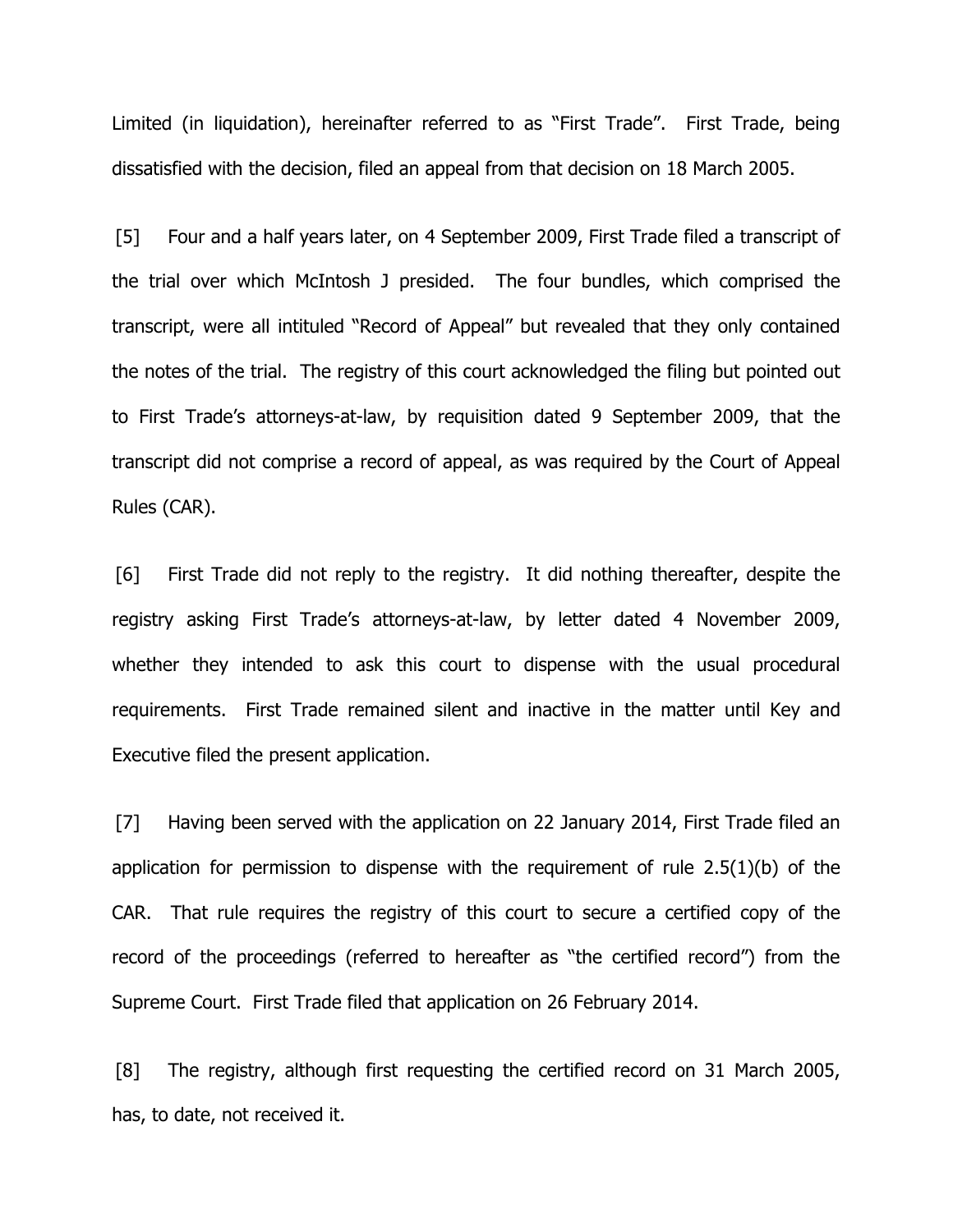#### The issue to be resolved

[9] The provisions of rule 2.5 and 2.6 of the CAR stipulate, in part, that upon the registry receiving the certified record, it should notify the parties of that receipt. It is at that point that time stipulations are imposed on the parties to the appeal. Certain time periods are given for each party to take the steps necessary to have the appeal proceed as designed by the drafters of the rules.

[10] The issue raised by this appeal is whether First Trade, although it filed the transcript of the trial, is entitled to rely on the fact that the registry did not issue a notice. Can it properly say that, because of the absence of the notice, it was not obliged to take the steps that are usually required when a notice is issued, and consequently its appeal cannot properly be struck out for want of prosecution? That issue will be assessed after an outline of the relevant rules and the submissions made to the court by counsel for each side.

#### The relevant rules

[11] The main rules of the CAR that guide the court in respect of this issue are rules 2.2, 2.5 and 2.6. In the event that either party has had the proceedings in the court below recorded, the relevant part of rule 2.2 applies. Paragraphs (6) and (7) of that rule require the parties to notify this court of that fact. The paragraphs state as follows:

> "(6) Where either party has had the proceedings in the court below recorded, the appellant must notify the court when filing his or her notice of appeal.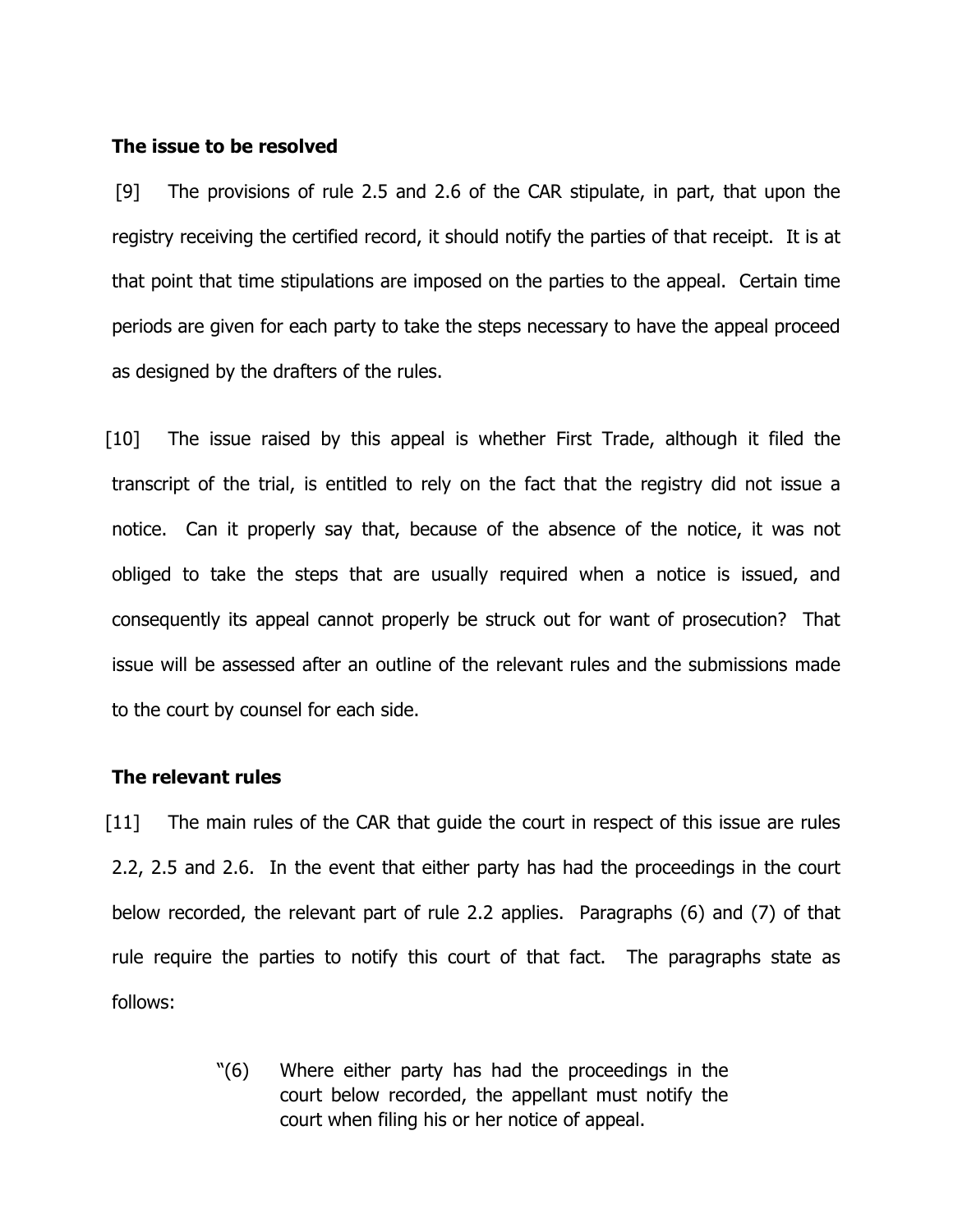- (7) If the appellant fails to notify the court in accordance with paragraph (6), the respondent must do so."
- [12] Rule 2.2(6) and (7) are referred to in rule 2.5 which states:

# "Action by registry on receipt of notice of appeal

- 2.5 (1) Upon the notice of appeal being filed (unless rule 2.4 or paragraph (4) applies) the registry must forthwith-
	- (a) if the appeal is a procedural appeal...
	- (b) if the appeal is from the Supreme Court
		- (i) arrange for the court below to prepare a certified copy of the record of the proceedings in the court below and a transcript of the notes of evidence and of the judgment; and
		- (ii) when these are prepared give notice to all parties that copies of the transcript are available from the registrar of the court below on payment of the prescribed fee; or
	- (c) if the appeal is from a Resident Magistrate's Court...
	- (2) Where the appellant (or failing him or her, the respondent) has given notice to the registrar under rule 2.2(2) that one or both parties have recorded the proceedings in the court below then a transcript of the evidence and judgment may be used with –
		- (a) the consent of the judge of the court below; or
		- (b) the agreement of all parties to the appeal.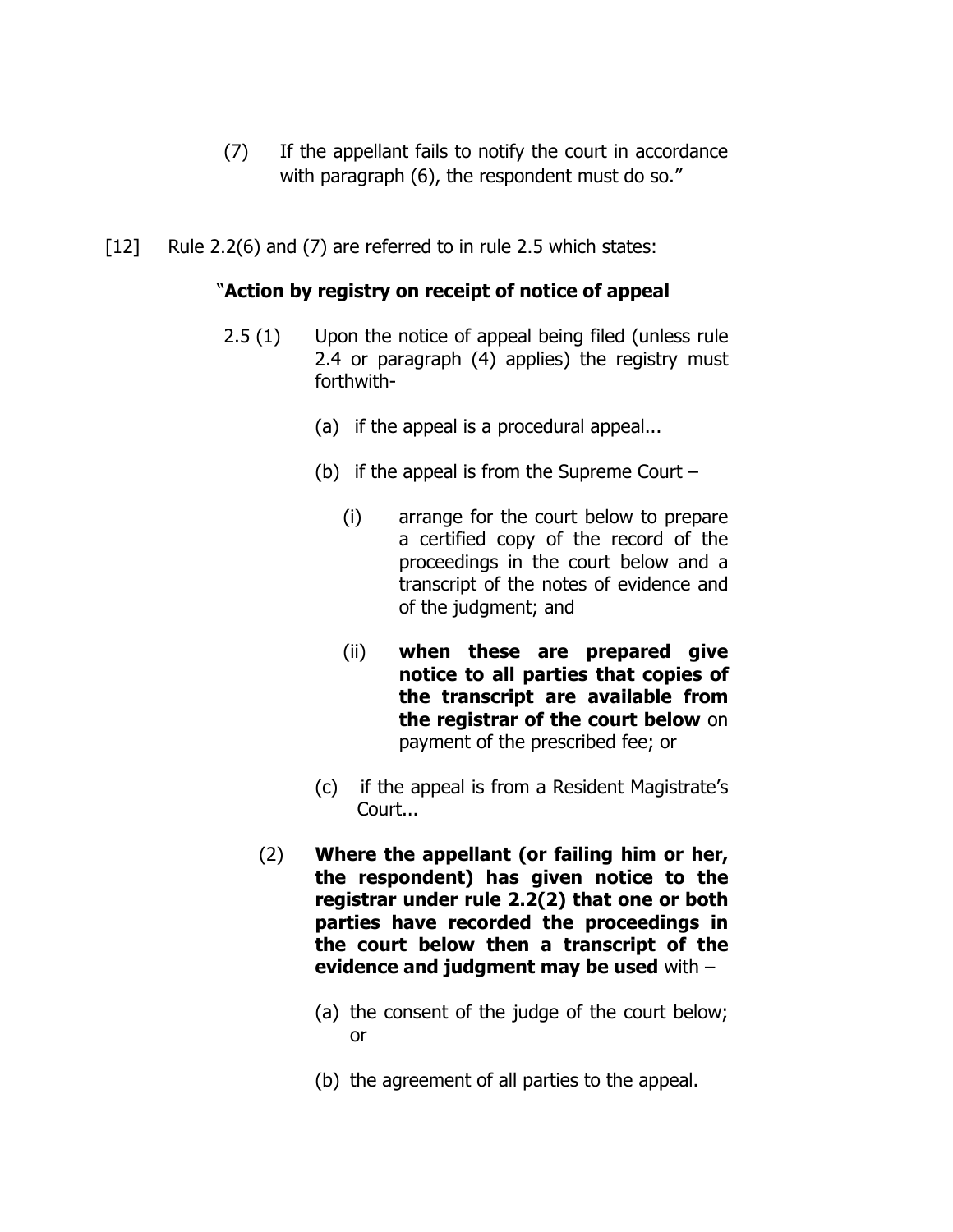- (3) Where paragraph (2) applies the appellant must lodge a copy of the transcript with the registrar within 14 days after the consent of the judge or the agreement of the parties as the case may be.
- (4) If the appeal is from the Supreme Court and no oral evidence was taken paragraph (1)(b) shall not apply." (Emphasis supplied)

[13] It is rule 2.6 which establishes the time periods with which the parties are required to comply upon the registry issuing the notice mentioned in rule 2.5. Rule 2.6 states, in part:

# "Skeleton Arguments

2.6(1) Within 21 days of receipt of  $-$ 

- (a) the notice under rule 2.5  $(1)(b)$  or  $(c)$ ;
- (b) the lodging of a transcript under rule 2.5(3); or
- (c) the filing of the notice of appeal where rule 2.5(4) applies, the appellant must file with the registry and serve on all the other parties a skeleton argument.
- (2) Within 14 days of  $-$ 
	- (a) receipt of the notice under rule  $2.5(1)(b)$  or  $(c)$ ;
	- (b) the lodging of a transcript under rule 2.5(3); or
	- (c) the filing of the notice of appeal where rule 2.5(4) applies,

all parties must inform the appellant of the documents they wish to have included in the record of the core bundle.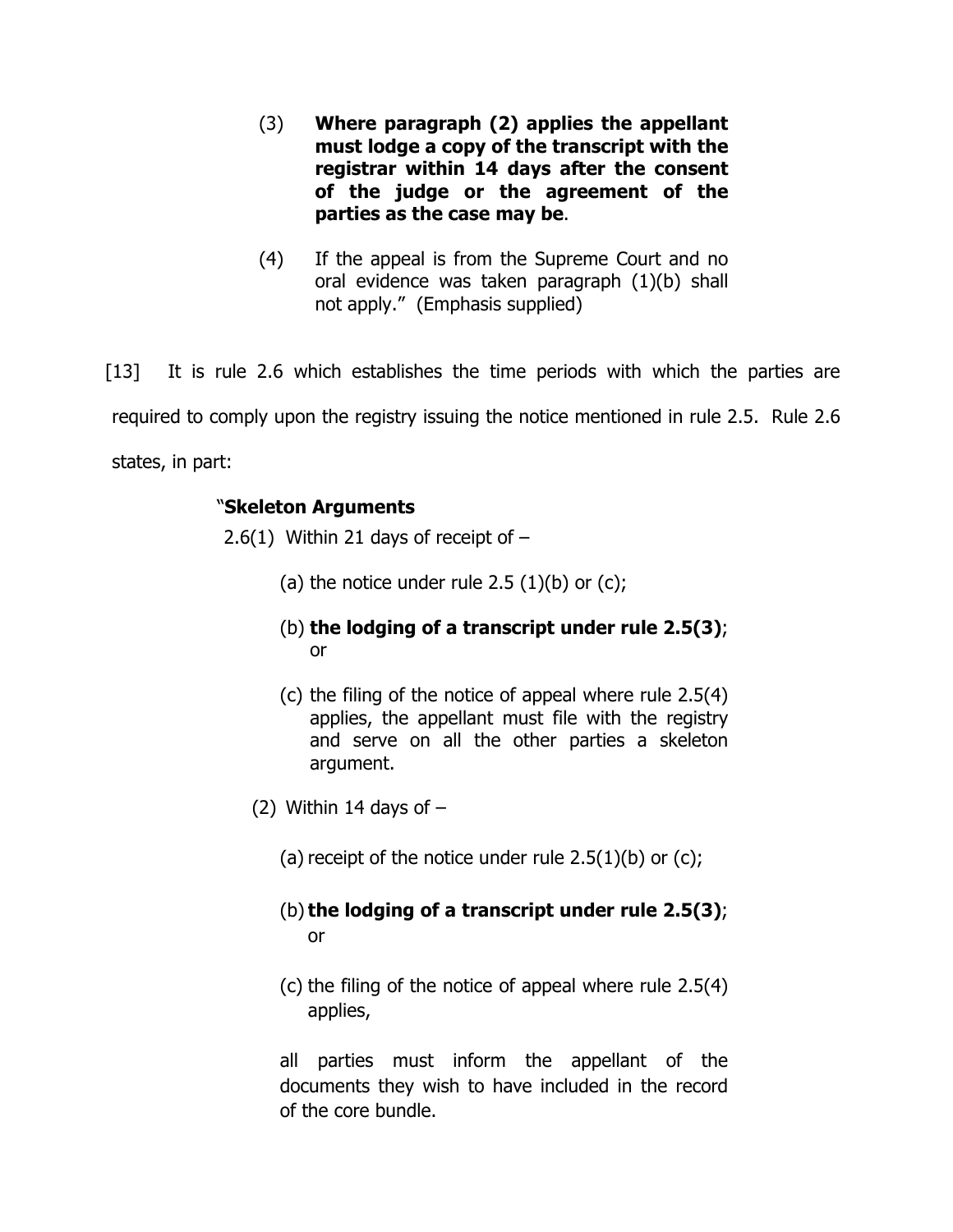(3) Within 28 days of  $-$ 

(a) receipt of the notice under rule  $2.5(1)(b)$  or (c);

# (b) the lodging of a transcript under rule 2.5(3); or

(c) the filing of the notice of appeal where rule 2.5(4) applies,

the appellant must prepare and file with the registry four sets of the record for the use of the court comprising a copy of each of the following documents –

…" (Emphasis supplied)

## The submissions

[14] Ms Davis, on behalf of Key and Executive, submitted that First Trade's delay in prosecuting the appeal was inexcusable and its conduct amounted to an abuse of the process of the court. Learned counsel cited a number of authorities in support of her submissions. These included Port Services Ltd v Mobay Undersea Tours Ltd and Another SCCA No 18/2001 (delivered 11 March 2002), Peter Haddad v Donald Silvera SCCA No 31/2003 (delivered 31 July 2007), Watersports Enterprises Ltd v Jamaica Grande Ltd and Others [2012] JMCA App 35 and Biss v Lambeth Southwark and Lewisham Area Health Authority [1978] 1 WLR 382.

[15] The main principle that Ms Davis sought to draw from those cases was that the rules of the court were meant to be obeyed and should be obeyed and in the absence of a good reason for disobedience, the court should strike out the appeals of parties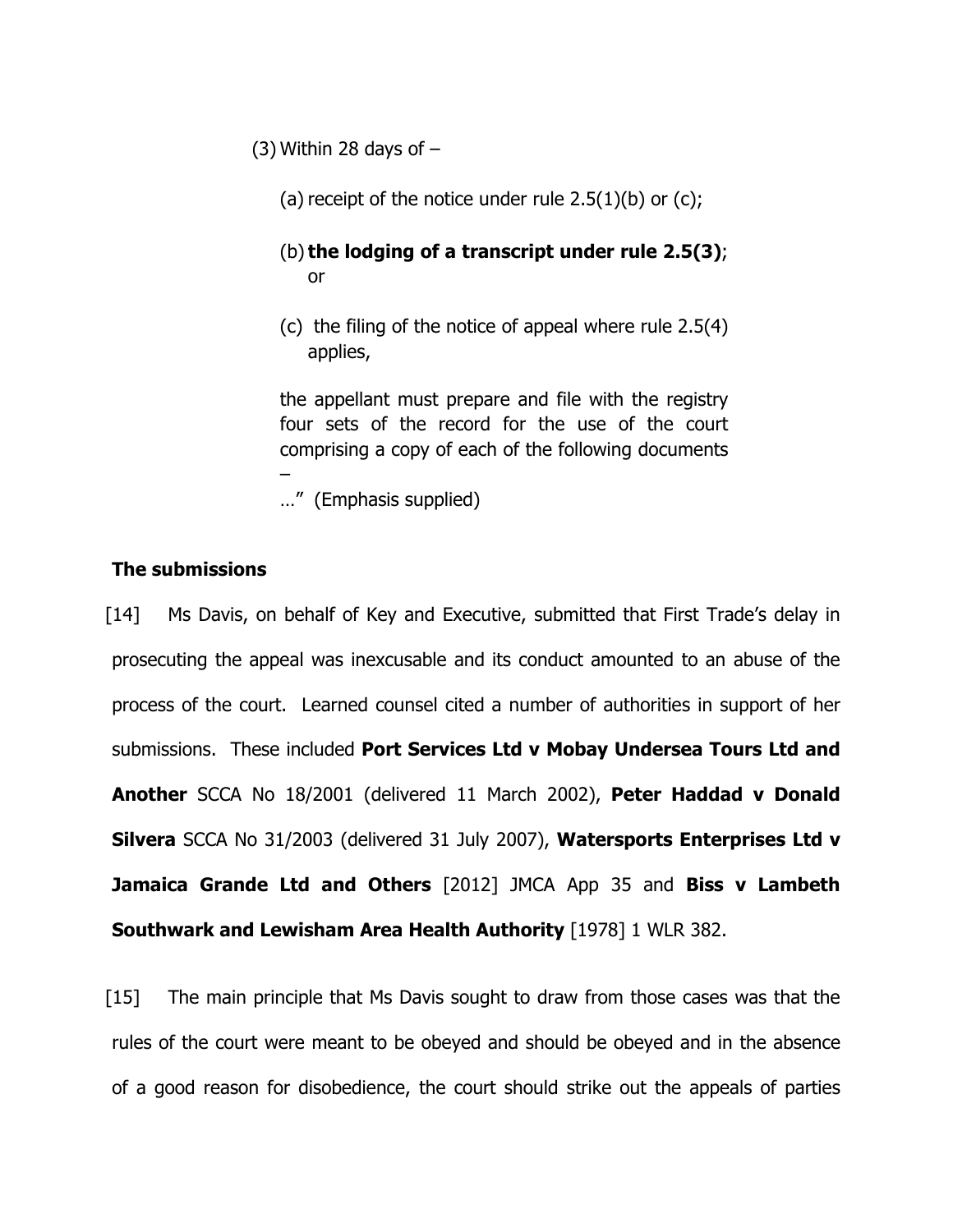that disobey those rules. Ms Davis argued that, this court should be more stringent in requiring observance with the rules. This is because, she submitted, the claim has already been adjudicated upon and the victor, in the court below, is entitled to the fruits of its judgment. Learned counsel pointed out that the mere fact that the appeal has been hanging over the heads of the respondents to an appeal constitutes prejudice to those respondents.

[16] In applying that principle to the instant case, Ms Davis submitted that First Trade, having taken no step since it filed the transcript in 2009, had no excuse for failing to file its skeleton arguments and proceeding with the appeal. Learned counsel argued that in the absence of a good reason for this gross delay, First Trade's application to revitalise the appeal should be refused and the appeal should be struck out. She pointed out that 17 years had elapsed since First Trade filed it claim and nine years had passed since judgment had been handed down against it.

[17] Mr Bishop, for First Trade, submitted that the rules have not yet required First Trade to file any skeleton arguments or otherwise comply with rule 2.6 of the CAR. He pointed out that, in the absence of a notice from the registry, there was no obligation on First Trade to take any of those steps. The fact, he said, that First Trade filed the transcript of the proceedings below should not be used to punish it.

[18] Learned counsel argued that a record of appeal consists of more than just the transcript of the trial in the court below. He argued that First Trade's copies of the other documents, which would make up the record, were not in a state that would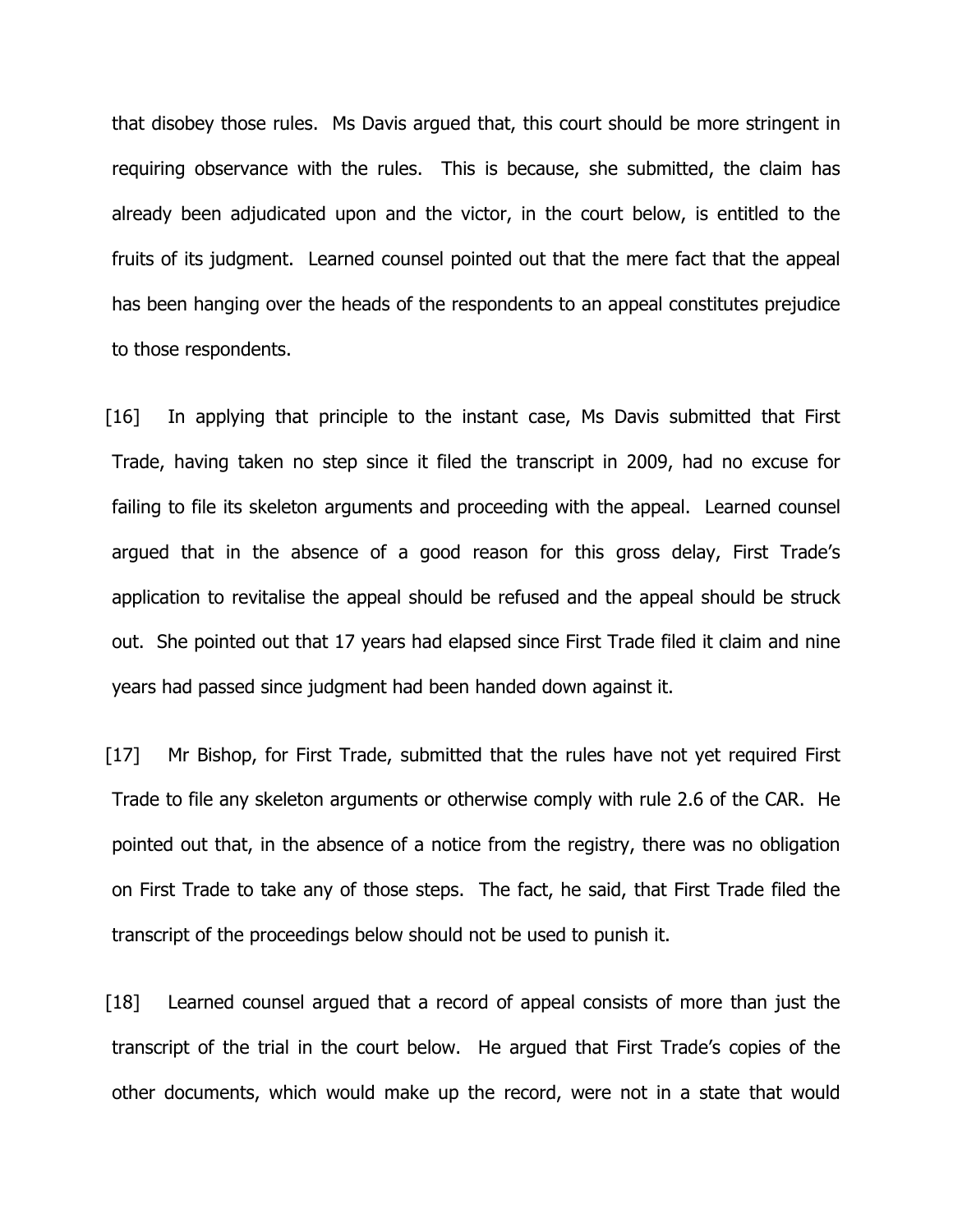allow them to be filed in this court. In those circumstances, learned counsel submitted, this court should allow the application to dispense with the usual procedural requirements, and set the matter for a case management conference so that the outstanding issues may be dealt with and the appeal set on the track of progress.

#### The analysis

[19] It should be noted that despite the use of the term "must" in paragraphs (6) and (7) of rule 2.2, neither party to this appeal complied with the requirements of those paragraphs. With neither paragraphs (6) nor (7) of rule 2.2 having been satisfied, rule 2.5(2) could not have been activated so as to allow for the use of the filed transcript for the purposes of the appeal. That effect would have the consequential effect of rules 2.5(3) and 2.6 also remaining inoperative in the instant case.

[20] Even if it could be said that the filing of the transcript was notice to the registrar, under rule 2.5(2), that one of the parties had recorded the proceedings in the court below, the registrar would not have been alerted that either subparagraphs (a) or (b) of that rule had been satisfied. The rule does not impose on the registrar the responsibility of securing the consent of the judge or the agreement of the parties. Perhaps it should. The lacuna may be filled by either an amendment to the rule or a practice direction. That is, however, for the future.

[21] Ms Davis submitted that the parties had agreed, prior to the commencement of the trial, for the proceedings to have been recorded. That agreement is, however,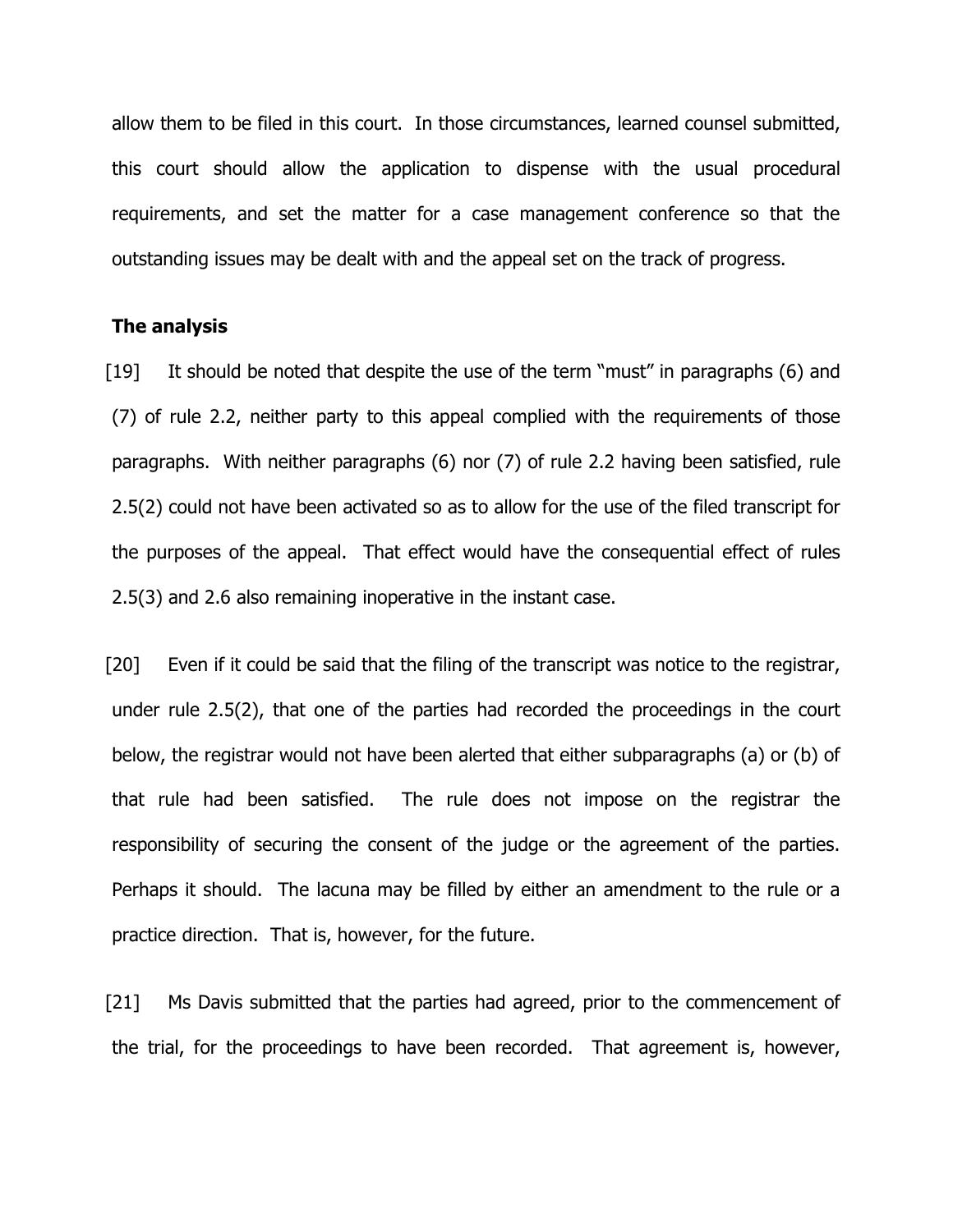different from the agreement contemplated by rule 2.5(2), which envisages consensus on the accuracy of the transcript for the purposes of the appeal.

[22] We agree with Mr Bishop in respect of these submissions. It is clear, however, that First Trade has ignored the spirit of the relevant rules of the CAR, which are aimed at securing the timely disposal of appeals. It is also clear from the chronology of the appeal and the excuse that Mr Bishop has proffered for First Trade's dilatory behaviour, that with a modicum of effort, First Trade could have complied with the requisition that the registry issued in November 2009.

[23] If First Trade did not have the other documents needed to complete the record of appeal, it could have secured them from the attorneys-at-law acting for Key and Executive or it could have asked the registry to secure those documents from the Supreme Court, minus the record of the proceedings at the trial. First Trade did none of those things. It remained dormant and, unfortunately, the registry, by its silence, allowed it to remain so. Only the threat of the appeal being struck out roused First Trade from its dormancy.

[24] The reason that the application to strike out must be refused is that the absence of a notice by the registry prevented time from beginning to run against First Trade. It, therefore, is not technically in breach of the provisions of rule 2.6. It would be wrong, in these circumstances, to strike out its appeal on the basis that it has not complied with those provisions. The cases cited by Ms Davis are distinguishable in that the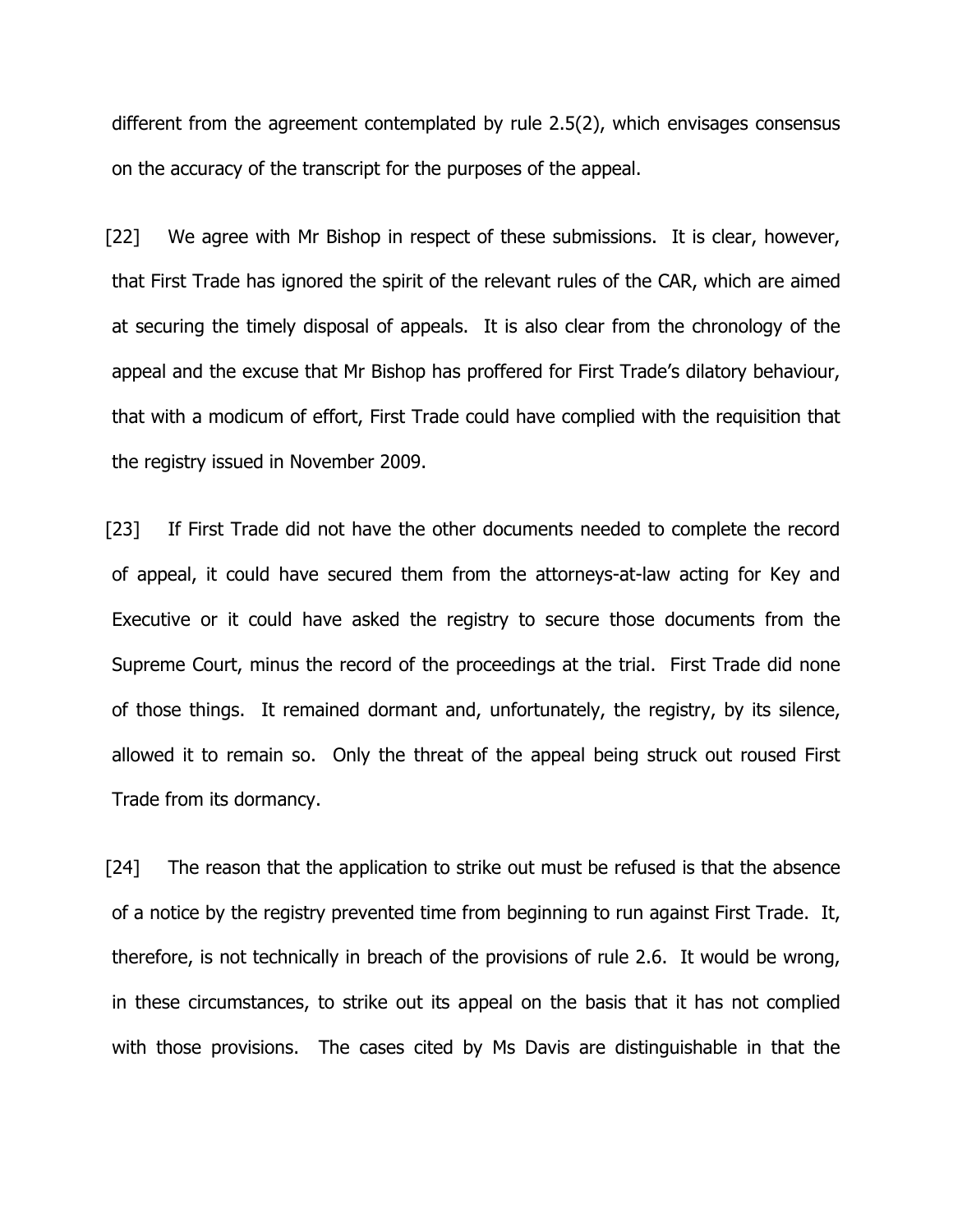appellants were in breach of the required timelines imposed by the relevant rules in those cases.

[25] It is true that First Trade is in breach of rule 2.2(6). Similarly, Key and Executive are in breach of rule 2.2(7). There are, however, no sanctions imposed by the CAR for the breach of those rules. The framework of the rules requires the registry to drive the process of preparing appeals to be heard. Regrettably, the registry did not give sufficient regard to its recognition that a transcript had been lodged. It signified that recognition when it, very correctly, wrote to First Trade's attorneys-at-law to indicate that the transcript was not the record of appeal. What the registry should also have done is to make an attempt to secure the consent of the judge and the agreement of the respondents that the transcript could be used for the appeal. In this situation, the registry did not need to secure a record of the trial from the Supreme Court. Although it had requested that record from the Supreme Court, as part of the certified record, it could have adjusted its request in light of its receipt of the transcript. That approach could possibly have prevented First Trade's indolence.

[26] In addition, it is noted that the registrar is required by rule 2.20(2) to see that all parties comply with the CAR. The registrar is required by that rule to report compliance breaches to the court. Since the registry was aware that a transcript did exist, a timely report to the court of the breach of rule 2.2(6) could also have prevented this four-year delay by First Trade.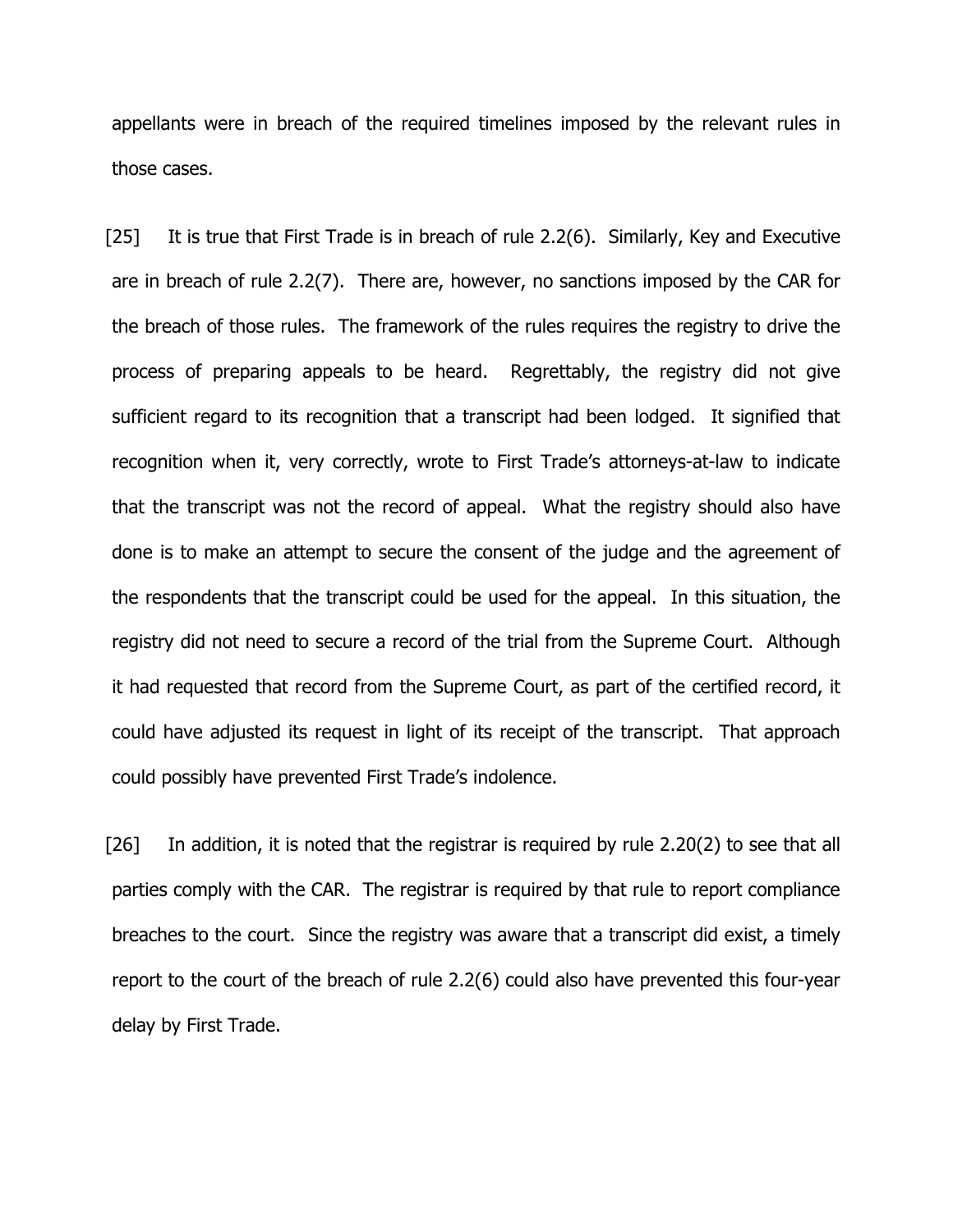## The application to dispense with the procedural requirement

[27] Rule 1.7(8) allows this court to dispense with compliance with any of the CAR. It states:

> "(8) In special circumstances on the application of a party the court may dispense with compliance with any of these Rules."

The circumstances of this case, especially the lengthy delay wrought upon it by First Trade, may be considered special.

[28] There is no need for the registry to continue to await a transcript of the trial from the Supreme Court. It must take all steps to secure the rest of the documents so as to have the record of appeal completed. First Trade's application in this regard should be granted.

#### **Conclusion**

[29] First Trade, although it had secured the transcript of the trial, did not take any other step in prosecuting the appeal it had filed against the decision of McIntosh J. It ignored communications from the registry in which the registry suggested a means by which the appeal could have been advanced.

[30] A more proactive approach by the registry would have secured the outstanding documents from the Supreme Court, enabling the registry to issue the notice required by rule 2.5(1)(b)(ii) of the CAR. Had that been done the requisite time limits prescribed in rule 2.6 would have been activated. Its failure to abide by those time limits would